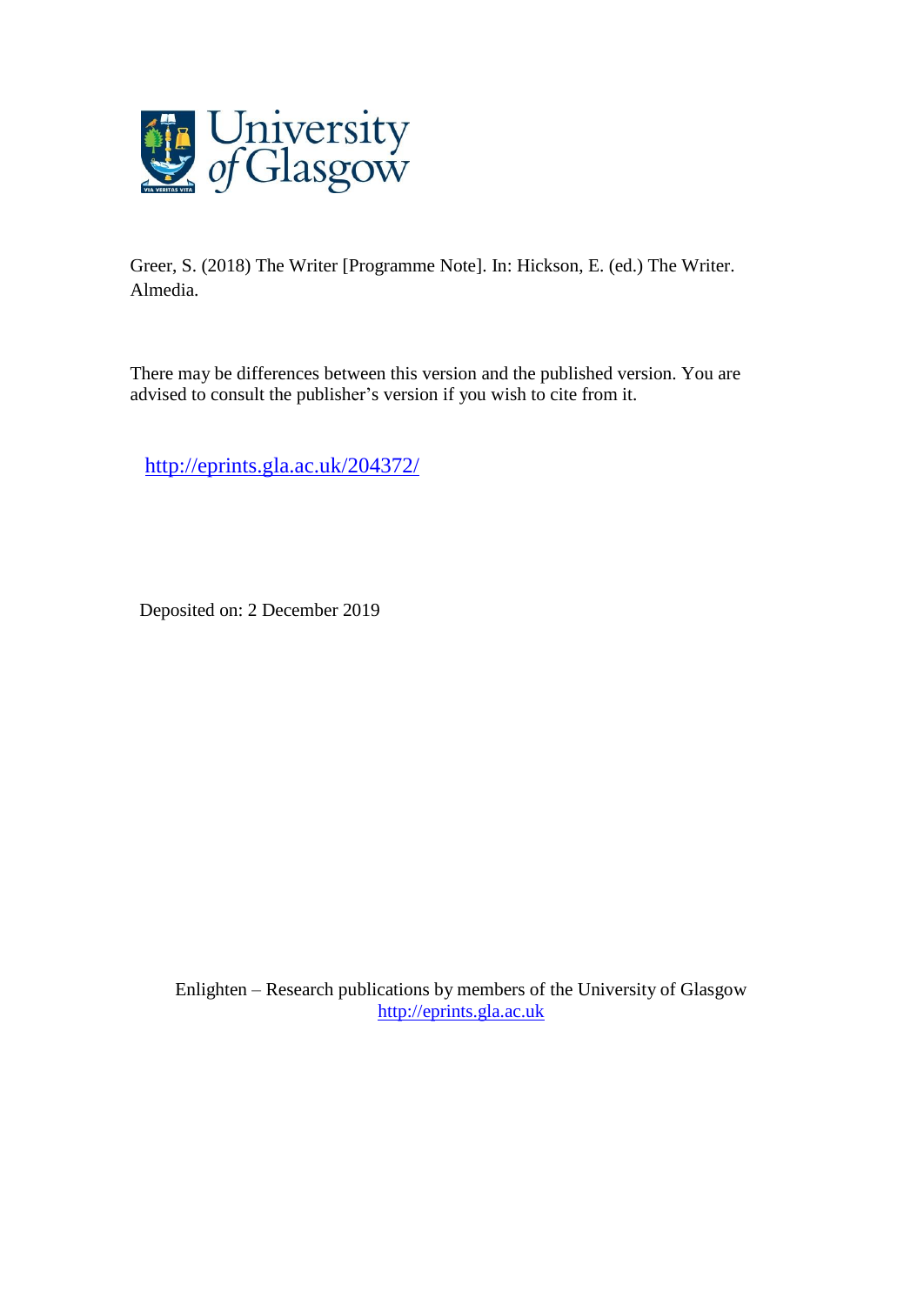## Ella Hickson's The Writer

Commissioned as a programme note for the Almeida Theatre's production of Ella Hickson's *The Writer*, first staged in April 2018. See[: https://almeida.co.uk/whats-on/the-writer/16](https://almeida.co.uk/whats-on/the-writer/16-apr-2018-26-may-2018) [apr-2018-26-may-2018](https://almeida.co.uk/whats-on/the-writer/16-apr-2018-26-may-2018)

---

*The Writer* is a play which takes desire seriously, which puts in it a queerly precarious place. It's precarious because desire is the engine of change and the very thing which makes change difficult; it's queer because it understands desire can be political and.. well. Queer can mean a lot of different things at once.

Cultural theorist David M. Halperin once offered that we understand queer as whatever is 'at odds with the normal, the legitimate, the dominant'. Allied with an anarchic refusal of the status quo, it's not gay as in happy but - as the banner goes - 'queer as in fuck you'. Critic Eve Kosofsky-Sedgwick's equally influential proposition is that we might understand queer as referring to the 'open mesh of possibilities' which arise when we pay attention to the lapses and excesses of meaning that surround fixed and categorical definitions of sexuality and gender. In this respect, queer thought becomes a way of attending to the complexity of embodied experience beyond its most normative instances. It's allied to a feminist project that attempts, as Judith Butler puts it, to extend the range of lives which are liveable.

Cutting through both accounts is the question of agency, with queer sometimes mistakenly affirmed as the celebration of simple choice: we are whatever we choose to be, regardless of the circumstances in which we find ourselves. Queer thinking, though, is not straightforwardly affirmative: it privileges the ability of individuals to give their own account of themselves and order their lives while also calling attention to the constraints and sanctions that surround us.

The inflection between queer as a noun and queer as a verb adds further nuance. To queer originally meant to enquire or to question and only later takes on its more contemporary meaning of a twisting or distortion: to 'queer the pitch' is the spoil the chances of something's intended outcome. We can also talk about a process of queer reading, as in Alexander Doty's landmark study of mass culture Making Things Perfectly Queer which spins mainstream representations to reveal or produce new meaning - whether in identifying an LGBTQ subtext in a presumptively straight narrative or, more forcefully, working to expose the heterosexist assumptions on which a given story turns. In this sense, a practice of queering involves reading from the margin against the centre - a tactic which deploys the fact of being in the position of a minority against the logic of the majority.

Correspondingly, queer theatre manifests a critical relationship to a cultural mainstream, often by foregrounding the significance of minority lives and experiences and by addressing the ways in which different forms of oppression might intersect. Informed by feminist and minority ethnic perspectives, it calls attention to the persistent male/white/straight defaults of our culture (and, moreover, where queerness is dominated by gay male interests). At the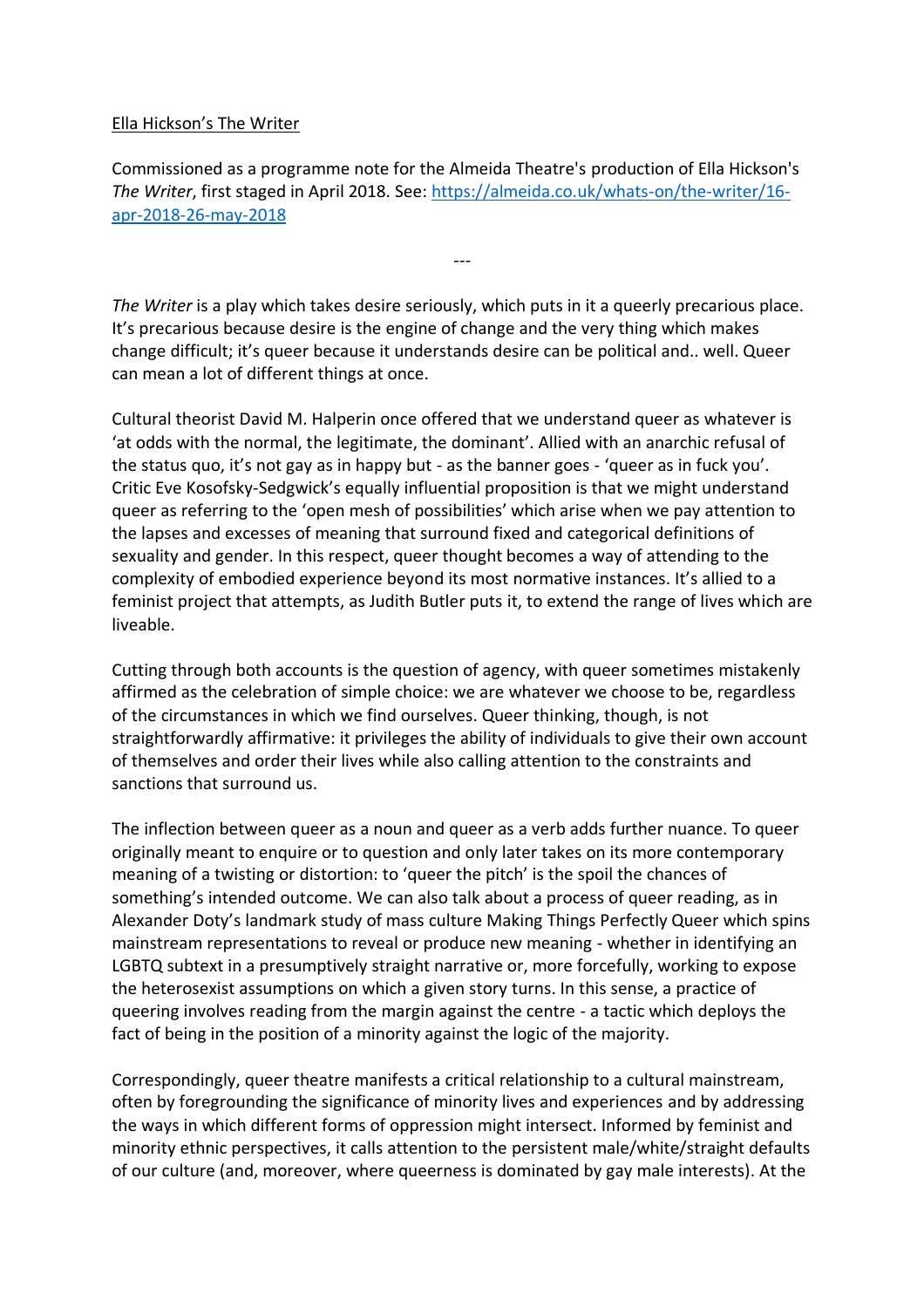same time, queer performance is as much about form as content: it describes an attempt to rework and reinvent the codes of our culture to allow for alternatives, often by appropriating established conventions. Despite its prominence, drag is only one way that this might happen.

Why offer this kind of frame for play like *The Writer*? It's not simply because its world includes same-sex desire, though we'd do well to remember just how rare it remains to see sex or affection between women depicted on the British stage. It's not because it asks that we understand gender and sexuality as ways of occupying the world – and as possible rather than fixed relationships of power and desire. While queer's deployment as a broad umbrella term for a vast array of differences can flatten and mask the very specificity that it claims to celebrate, *The Writer* is clearly concerned with the difference that gender makes (as well as, albeit more obliquely, race).

You might balk at my assigning queerness to a work on a mainstream stage presented to a middle-class audience but – I'd argue – this play knows exactly who it is talking to, and why. The fact that the idea of overthrowing patriarchy and dismantling capitalism might get a laugh tonight is not beside the point – but asking us to consider why these prospects are unthinkable.

I'm particularly interested in the queer qualities  $-$  or, perhaps, queer potential  $-$  of this play for the ways in which it grapples with the question of what it might mean to inhabit the world differently when the possibility of resistance and change seems to have been coopted in advance. It's not simply that rebellion is viewed as a marketable commodity, as in Pepsi's clumsy attempt to capitalise on #blacklivesmatter, fashion media's invention of 'protest chic' or the cynical framing of anger as 'zeitgeisty'. Though the commercial exploitation of protest has its own sordid history, *The Writer* seems more interested in acknowledging the politics of complicity – that is, our attachment to and involvement in the very things we might seek to challenge or refuse.

If nothing else, *The Writer* is fiercely attached to the possibility for change that theatre might represent, even as it is shown to be bound up in reproducing existing patterns of exploitation. This sickly sensation may be the dominant affect of neoliberal times when we are expected to conduct ourselves as free individuals making choices regardless of the circumstances which constrain the possibility of choice, or which produce different consequences if you happen to be  $-$  say  $-$  a young woman working in professional theatre.

So where does this play lead us? On one level, it may needle at the limits of our erotic and political imaginations. To be clear, I don't think Hickson's script is even slightly interested in policing the kinds of sex we might choose for ourselves but is perhaps asking us to think more carefully about the (theatrical) tropes which stand in for transgression. The point here is that one of the things that queerness might challenge is theatre's investment in its own powers of critique, particularly when so many of its structures remain fixed in place. Theatrical innovation might remain just that: a vision of radicalism that ends with the performance and travels no further.

So far, so paranoid.